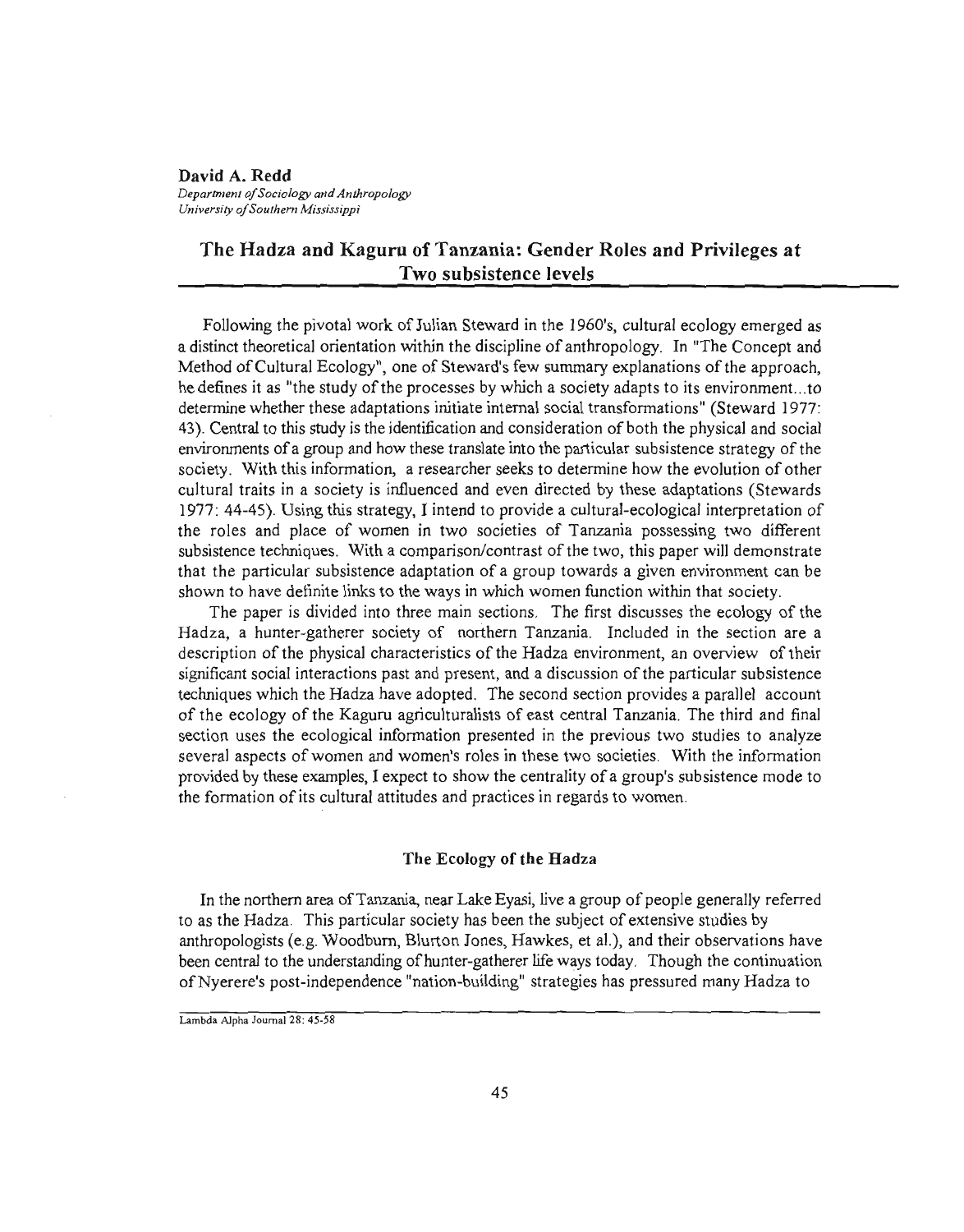adopt more sedentary agricultural lifestyles, Kaare (1994) points out that the majority still follow traditional patterns of hunter-gatherer subsistence. Indeed, he notes a definite intention among the Hadza to insure "the reproduction of the hunting-gathering way of life" (Kaare 1994: 330). For this reason, I use earlier yet still relevant ethnographic examples ofHadza life in addition to more recent overviews in order to give a picture ofthose Hadza still living according to their hunting and gathering strategies.

The physical habitat of the Hadza seems to present a very inhospitable environment to the outside observer. Woodburn (1968a: 50) describes it as a "dry, rocky savanna, dominated by thorn scrub and acacia trees and infested with tsetse flies." However, this general description does not convey the diversity which exists within Badza country. The area varies greatly from region to region, encompassing wide spaces of open grasses, rivers, areas of trees such acacias and baobobs, and patches of rocky terrain (Woodburn 1968b). Moreover, the Hadza themselves do not necessarily mark these differences. Instead, they refer to four named "regions": *Mangola* (the Mangola River), *Sipunga* (Sipunga mountains), *Tii'ika* (the west), and *Han!abi* (the rocks). None of these areas have defined boundaries, however, and the distinction between regions can even change based on the location of the speaker (Woodburn 1968b: 104). It seems that the Hadza by far prefer the tree and rock covered areas for settlement (Woodburn 1968a).

Despite the initial semblance of barrenness the terrain gives, it actually holds a rich diversity of both plant and animal resources. Probably the most well known aspect ofthe region is its capability to support large and varied herds of animals. The range of biological groups in the area includes everything from elephant, antelope, giraffe, and lion to hare, tortoise, and hyrax (Campbell 1995). More centrally related to Hadza life, however, are the plant materials which, despite appearances otherwise, flourish in this area. Among those plants that the Hadza recognize and use are a variety of berries, several kinds of roots, and baobob fruit (Woodburn 1968a). Perhaps the most important quality of the Hadza's physical environment, however, is the relative constancy of their resources. Though the region does revolve around a seasonal cycle of wet and dry periods, each about six months in duration (Campbell 1995), the animals and plants important to the Hadza are almost always in abundant supply and, as will be seen, lead to a relatively stable subsistence strategy.

Hadza social organization shares many of the characteristics associated with other contemporary Afiican foragers (e.g. !Kung, Mbuti). The focal unit appears to be the band of about eighteen adults in which they dwell throughout much of the year (Campbell 1995). However, once into the dry season between June and November, the Hadza begin to aggregate into much larger groups. While Woodburn (1968b) debates the assertion that this aggregation is linked to environmental changes, most authors argue for the lessening of water resources as an important factor in this group transition (Campbell 1995). Whatever the causal factors, however, these changes in size and composition are recognized by the Hadza and they consider it a very important part of their society (Woodburn 1968a).

As far as the influence of other groups on Hadza social life, several important points are stressed in the literature. Ndagala (1988) states that, though very well known in academic circles, the Hadza remain relatively unrecognized by Tanzanians other than those agriculturalists and pastoralists in their immediate vicinity. With these neighboring groups,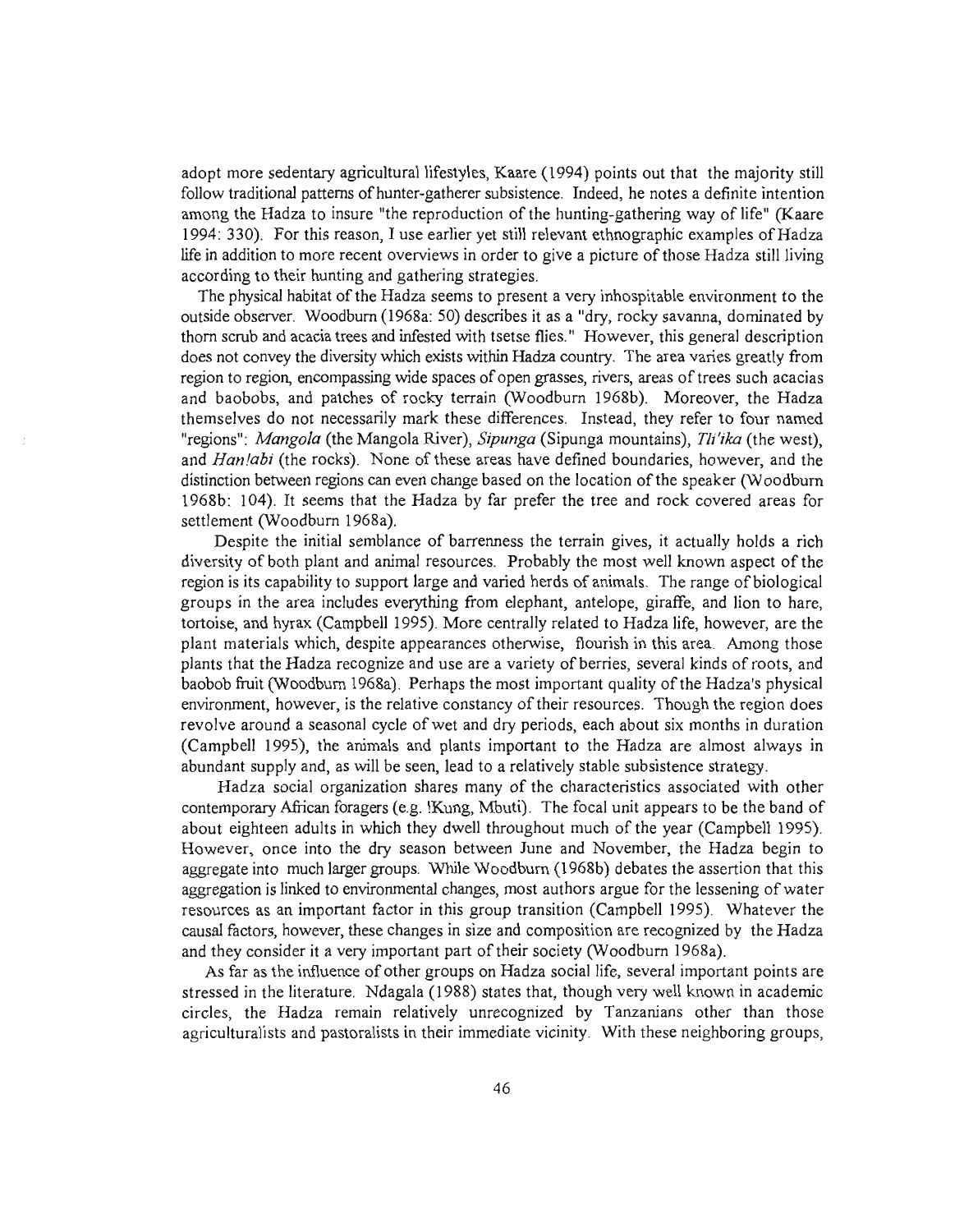the Hadza have rather significant contact, ranging from occasional trade to working as wage laborers in their gardens (Ndagala 1988; Kaare 1994). Moreover, because the Hadza do not traditionally recognize land rights and ownership, they allow other peoples to enter their land area and use it, a process which has led to a serious marginalization ofthe subsistence activity of the Hadza over many years (Woodburn 1968a; Kaare 1994). This sudden proximity to other groups and the accompanying competition for brides has also had an effect on Hadza marriage practices (Ndagala 1988). As a result, many Hadza now try to keep their outside contact relatively minimized and thus "continue an essentially independent socio-economic system" (Campbell 1995: 61).

Perhaps the most influential external factor on Hadza society, however, has been the Tanzanian government. Because the Tanzanian administration regards the traditional life ways of the Hadza as "archaic or primitive and as disgusting to the nation" (Ndagala 1988: 65), much pressure has been put on the education and settlement of the Hadza. Many researchers cite specific instances of government programs in which Hadza were moved into housing areas and furnished with water and supplies with the intention of helping them adopt agriculture (see Ndagala 1988; Blurton Jones, et al. 1994; Kaare 1994). Though a limited number ofHadza did go on to higher education and more agricultural lifestyles, however, the projects as a whole eventually failed and most Hadza returned to open land and their easier and more stable hunting and gathering lifestyle (Blurton Jones et al. 1994). Indeed, the majority of the literature indicates an overall failure of such "villagization" schemes to work. Nevertheless, these pressures from the Tanzanian government continue to impinge upon Hadza life today.

Given these environmental and social factors, the traditional hunting and gathering subsistence strategy of the Hadza makes very good sense. With the large number of resources at hand, the "ease of subsistence" that Woodburn (1968a) originally described remains true. Though the Hadza who continue to follow traditional hunting and gathering are by no means ignorant of agricultural cultivation and the possibilities it entails, the relative ease of living off the land makes it unnecessary to do so (Ndagala 1988). In fact, so great is the variety to be found that the Hadza neither have nor recognize any need for conservation of or preservation of food resources (Woodburn 1968a). (A trait observed in other huntergatherer cultures such as in the famous quote of a IKung hunter by Lee (1968:33): "Why should we plant, when there are so many mongongo nuts in the world?") Both older and more recent studies show us that the Hadza spend little more than two hours a day collecting what they eat. Nevertheless, the Hadza remain nutritionally well based, even taking in four times the minimum in daily protein requirements (Ndagala 1988: 66).

As to the actual subsistence of the Hadza, gathering is a very important aspect of their life in nutritional terms. Well over 80% of their diet consists of plant materials taken from the forest (Campbell 1995: 59). The task of gathering for overall group use falls upon women and children. They go out each day, no more than an hour or two from camp, and collect plant products at a leisurely pace, satisfying their own hunger first and bringing back the remainder to camp. The plants brought in consist of four types of roots, five different berries, and a fruit pulp and kernel (Woodburn 1968a). Included in this gathering are such treats as honey and bee grubs as well. Of course, some of this intake may be supplemented with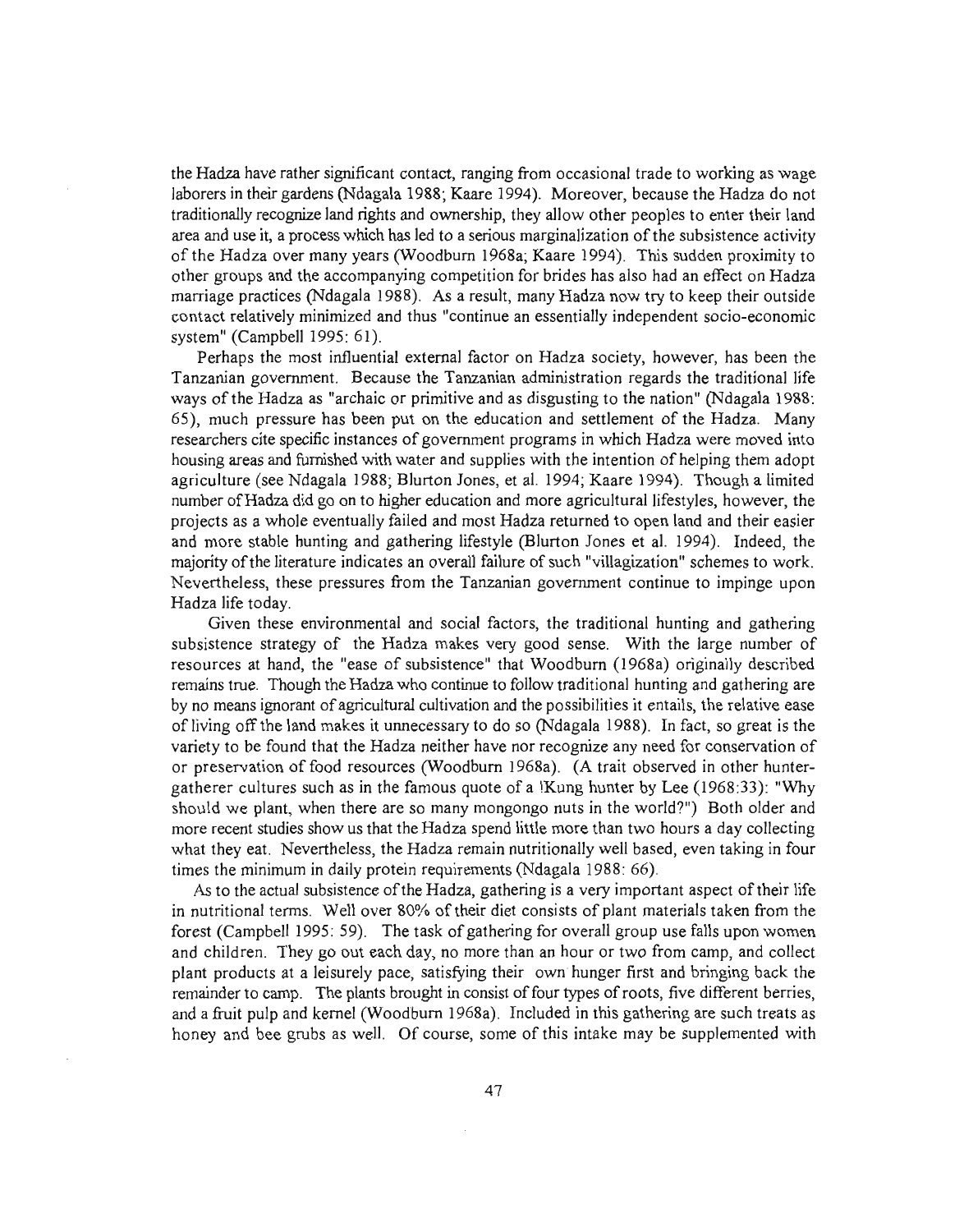agricultural products from neighboring peoples, but one study of the Hadza in the Tli'ika region showed that only five percent of the food came from these sources (Blurton Jones et al. 1994: 192). Though the percentage probably does vary according to the area and contact with neighboring peoples, the authors indicate that this data does seem generally applicable for those Hadza which have not actively adopted agricultural practices. As for water, camps are usually located in close range of the water sources that are distributed throughout the region. It is also important to note that Hadza men gather as well; they regularly go into the forest when hungry to find plant food to eat. However, this gathering is strictly related to their own personal satisfaction and they never gather for the group as do women and children (Woodburn 1968a).

Hunting is the other important aspect of Hadza subsistence, and it benefits greatly from the large number of animals available. The Hadza hunt virtually every possible food animal in the area except the elephant (Campbell 1995). Their methods consist almost exclusively of bow and arrow hunting, often with poisoned tips. This role in their subsistence belongs exclusively to men. Leaving from the camp individually or in small groups, the hunters go into nearby areas stalking and shooting animals upon sight. Much like women out foraging, men prepare their kill on the spot, satisfying their own hunger first (Woodburn 1968a). Anything remaining is brought to camp to be eaten by all. Campbell (1995: 61) also identifies scavenging as an important part of acquiring meat, perhaps providing up to 20% of that which is taken. However the meat is procured, it is always considered the fundamental part of the Hadza diet. Though quantitatively subsisting on vegetables above all, the Hadza consider themselves as hunters and claim to be going hungry if they do not have meat available (Woodburn 1968a).

### **The Ecology of the Kaguru**

The Kaguru agriculturalists of east central Tanzania present a very strong contrast to the hunter-gatherer Hadza. Residing in a totally different physical and social environment, the Kaguru have adopted altogether different subsistence and social practices. *Also,* because the Kaguru follow a relatively settled lifestyle, especially since colonization, they have undergone less governmental pressure to change than the mobile Hadza. Of course, such governmental pressures do exist, including the pressure to produce cash crops as well as to adjust to various Tanzanian educational reforms (Beidelman 1986; Meeker and Meekers 1995). However, because oftheir agricultural status, the overall Kaguru population has not become divided at various stages of "modernization" like many of the Hadza. Among the anthropologists who have studied the Kaguru are Beidelman, Meekers, Franklin, and Meeker. What follows is an overview of the Kaguru environment and associated subsistence patterns based on these researchers' observations.

Though they live within the same national political boundaries, the Kaguru habitat contrasts markedly to that of the Hadza. Calling the 3600 square miles which they occupy Ukaguru, this population lives in an area of substantial ecological variation. Towards the east lies an area oflowlands filled with both rivers and stretches of dry plain. It only accounts for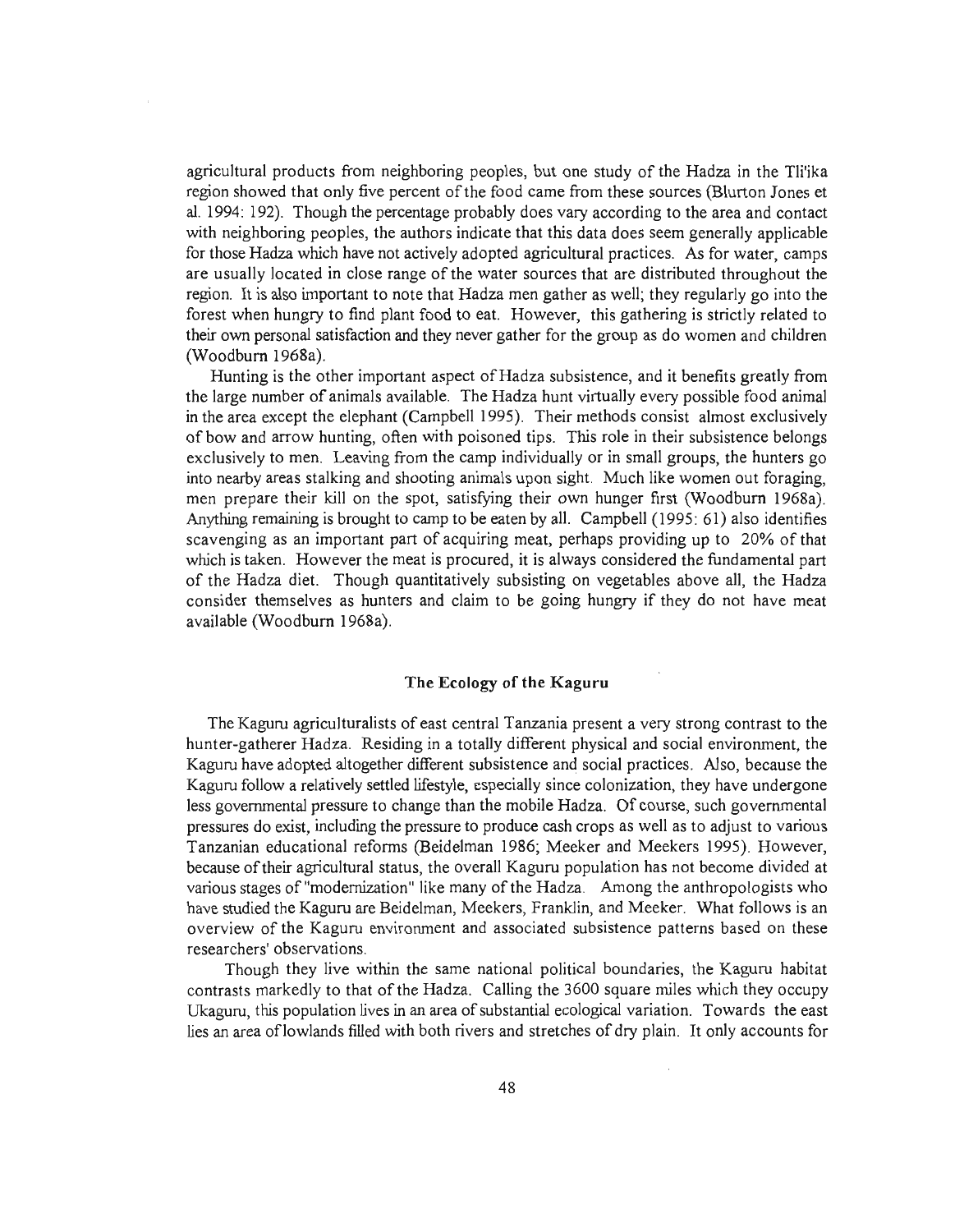one-fifth ofUkaguru's total area and, since it frequently floods and is far too open, remained sparsely populated for most of Kaguru history (Beidelman 1986: 13). Further westward are the Itumba mountains. This range extends across Tanzania and, while providing an area of abundant rainfalJ, is also very cold and varies as to whether it offers vegetation and arable land or only rocky terrain (Beidelman 1971). This area contains some iron deposits and forest for wood as well, so it served somewhat as a resource base in addition to its uses for growing crops such as maize, tobacco, and some fiuits and vegetables (Beidelman 1986). Finally, one comes across the plateau highlands of Ukaguru in the west. These plains contain richly fertilized river valleys as well as areas of scrub bush and woodland. Though not all areas of this zone are fit for agricultural production, it makes up over half ofthe total Kaguru territory and most cultivation takes place here (Beidelman 1986).

The Kaguru live in villages of usually six or seven families, connected by paths and gardens in somewhat of a network pattern. As in many African communities, positive social relations within the local residence are central to daily life. Indeed, "the main strategy for social advancement is to secure followers or dependents, rather than gaining access to land" (Meekers and Franklin 1995: 318). With outside groups, however, the Kaguru have had a much less peaceful history. Because the Kaguru traditionally gave warfare low value, they were often susceptible to raids and attacks by their larger neighbors such as the Masai, Baraguyu, and Kamba (Beidelman 1971). For this reason, much of Ukaguru's lowlands and to some extent plateaus were left sparsely settled because of their lack of defensibility. Moreover, these raids acted as important social influences on the development of an agricultural tradition among the Kaguru because cattle raising lost its productivity with the constant theft of the animals (Beidelman 1971).

The artificial boundaries created by conflict soon gave way to new ones, however. Unlike the Hadza, who were relatively ignored by colonialists in their time, the Kaguru experienced several changes in the time that Tanzania was occupied. Colonial governments became especially interested in their area upon finding that the Kaguru lowlands responded well to the cultivation ofsisal *(agave sisalana),* a valuable cash crop. Little time passed before the area became full of large sisal plantations (Beidelman 1971). The Kaguru felt these influences in several ways. Few were actually displaced in this change. In fact, the protection of a powerful colonial government was probably one ofthe bigger influences in the growth ofKaguru production and settlement. Though often for its own questionable reasons, the government opened up and protected large areas of land for settlement and clearing which were once indefensible, and therefore inaccessible, for the Kaguru. Even Kaguru political leadership changed as many began to seek the favor (and arms) of the German and British colonizers (Beidelman 1986).

As far as interaction with the modern Tanzanian government, the Kaguru have been part of several nationwide development programs since independence as well as in recent years. These improvement schemes have included an emphasis on enhancing the cash economy as well as increasing primary and secondary educational opportunities (Beidelman 1971; Meeker and Meekers 1995). Among those implementations most seriously affecting the Kaguru population as a whole, however, are the attempts to encourage "large-scale farming, which is dependent on land, modem technology, and capital for fertilizers and wage-labor" (Meeker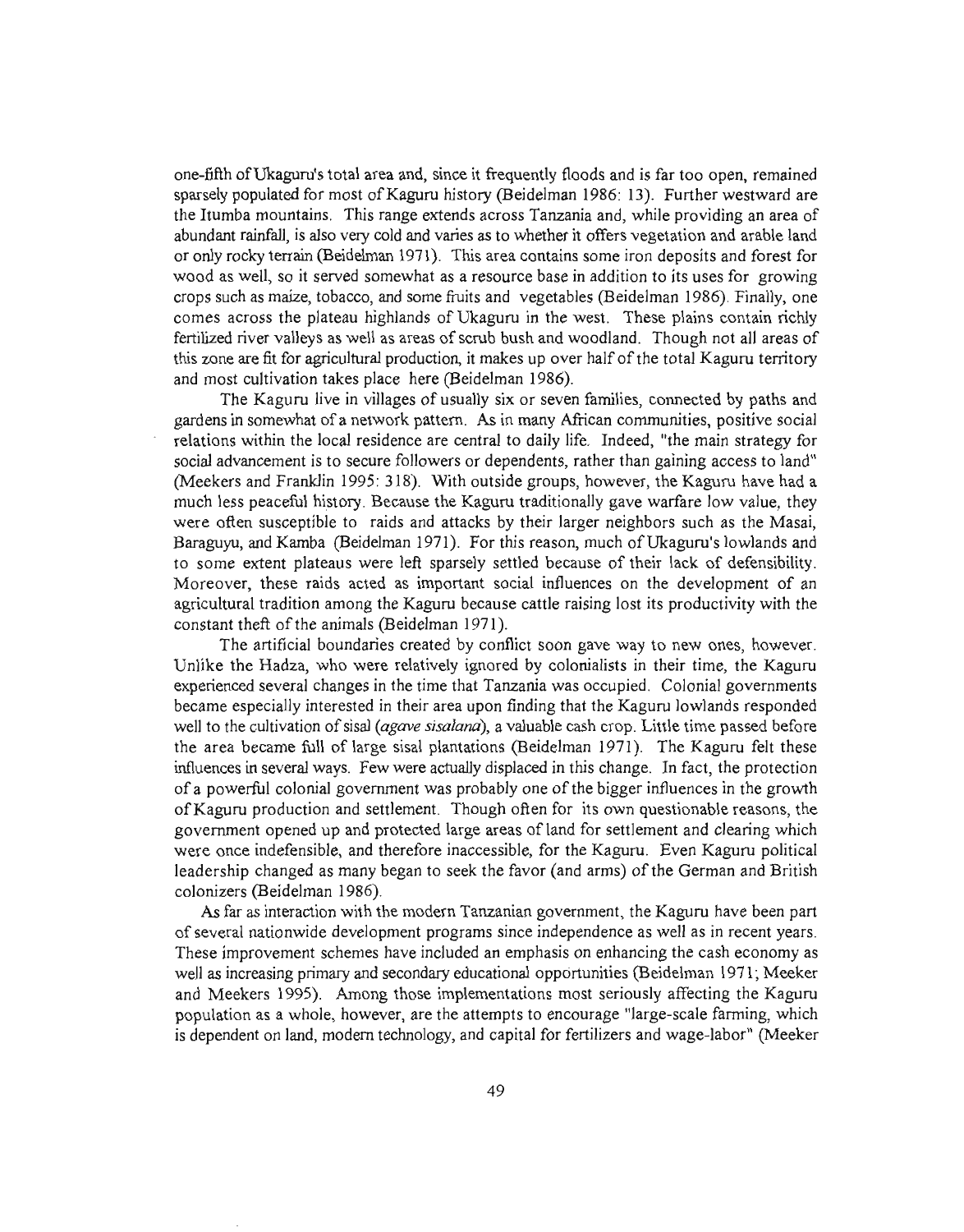and Meekers 1995: 1). Such goals significantly impact many ofthe fundamental aspects of Kaguru life which, as will be seen, often center around the group's agricultural practices.

With the open lands, relatively heavy rains, and particular history of their region, one can understand how the Kaguru have come to rely upon hoe agriculture as their primary means ofsubsistence. So central is domestic plant production to their lives, in fact, that the Kaguru recognize four types offarm land according to the production and resources connected to it: individual house garden land *(malulu),* fertile valley gardens *(malolo),* fields of regular use and fallow *(migunda),* and short-term/long fallowing bush lands *(miteme)* (Beidelman 1971: 16- 17). Because of these many varieties of soils and the varying rates of both rainfall and soil exhaustion, the land holdings of Kaguru are necessarily widespread and often dispersed. Moreover, these differences in land distribution also lead to a slight variation in agricultural practices. Whereas the Kaguru in the river valley regions find the area more suited to continuous cultivation, those people living in the higher, drier regions often practice a more slash-and-burn type of agricultural production (Meeker and Meekers 1995).

The crops of the Kaguru represent a diversity of types and species, often depending upon the area in which they are growing. By far the most popular crop is maize *(zea mays),* both because ofits resistance to heavy rain and its short growing season. Sorghum and millet can either act as fillers or, as is the case in the more westerly areas, hold more of a central place in the diet of the people (Beidelman 1971; Meekers and Franklin 1995). Regardless of the basic crop structure, however, government pressure constantly pushes the Kaguru to produce more cash crops such as castor *(ricinus communis),* tobacco *(nicotiana tabacum),* cotton *(gossypium hirsutum),* and sunflowers *(helianthus anuus)* for sale on the market. In fact, despite the dangers of fluctuation in this market, many Kaguru enter into such arrangements because they must pay taxes to the government in cash (Beidelman 1971). Though small amounts of livestock such as chickens, sheep, and goats may be kept in a settlement, their importance is negligible ifnot non-existent in relation to the economic structure ofthe group (Meekers and Franklin 1995).

Given the centrality of cultivation to Kaguru life, what are the productive processes that are involved in this subsistence strategy? Long before the entrance of the colonial government, the Kaguru had access to iron in the mountains which they smelted to form hoes. Few if any other tools were used---a fact which often remains true even with the possibility of more advanced technology (Beidelman 1971). At the end ofthe dry season, the Kaguru rather leisurely clear and bum their fields, making fire another valuable tool (Beidelman 1986). Though men are traditionally identified with this stage ofthe work, women can and do take part. However, "Kaguru family resources are controlled by the husband" (Meekers and Franklin 1995: 318).

Once they have finished with the clearing, the work for a Kaguru family becomes much more pressing and immediate. Because the cycle of growing depends so much upon accurate timing with the first rains of the season, all planting, weeding, and cultivation must occur quickly and intensely within a certain time frame (Beidelman 1971). Success in agricultural ventures varies in accordance with the labor that can provided at this time. Indeed, maximization of crop yield can only be accomplished through the intensification and increase ofworkers rather than by more elaborate technology or different usage (Meekers and Franklin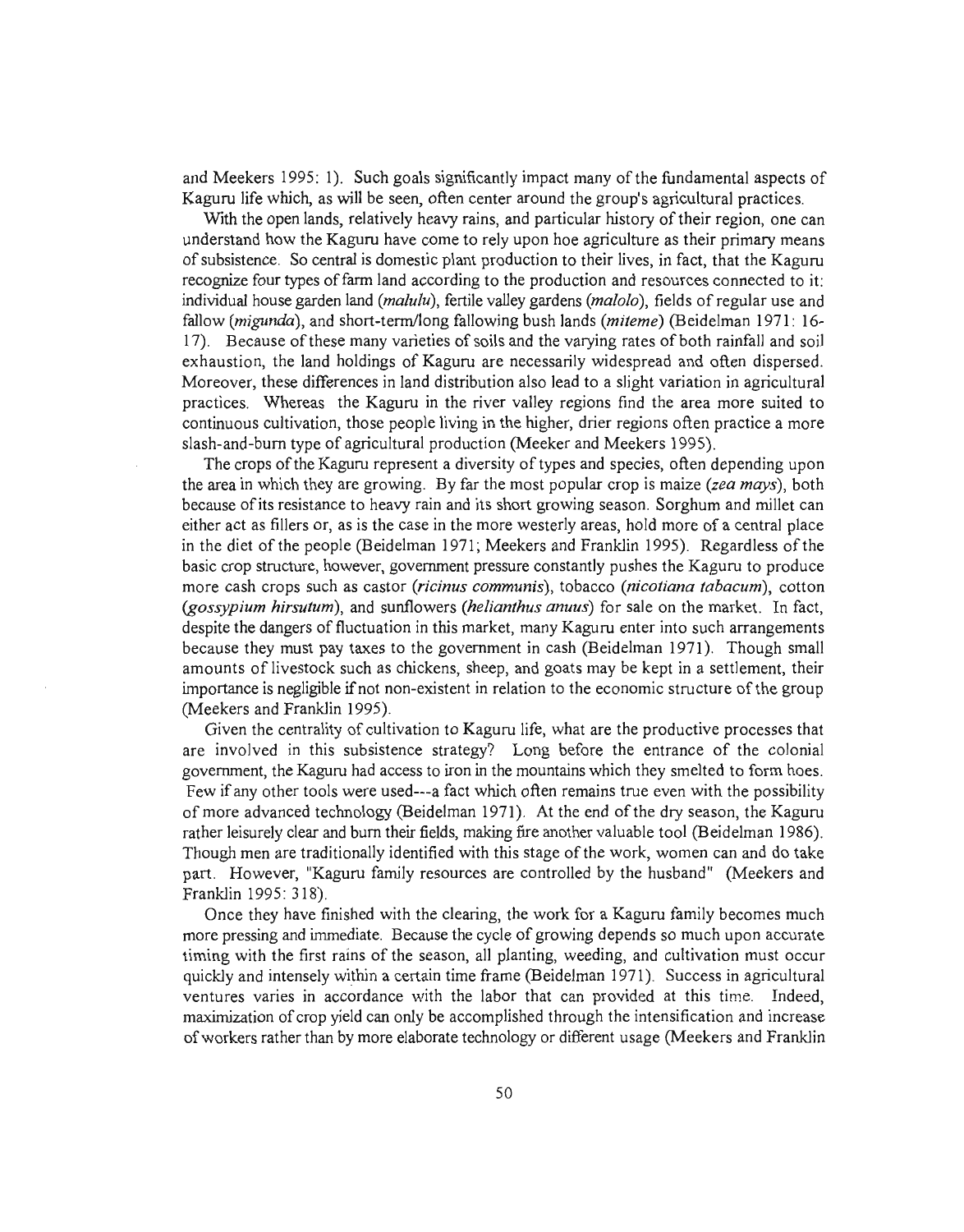1995). Though such practices do increase the yield at harvest, however, food shortages can and do occur in the otherwise fertile regions of Ukaguru because of droughts, flooding, or rodent infestations (Meekers and Meeker 1995).

The actual agricultural cycle can best be described according to terms which the Kaguru use for a growing season or *miaka.* Again, this season is described and centered around the rains *(mfula)* which are "the central determinant of their labor" (Beidelman 1986: 88). First, several light sweeping November rains *(ng'hokola some)* occur. These first indications ofthe beginning ofthe wet season precede a few more weeks of dry weather. Soon into December, however, the trembling rain *(ifulu ididime)*, with all of its thunder and lightening, begins to take place and the hoeing of fields begins. Before the end of the month, the *mhinga* or unexpected rains, so-named because oftheir unpredictability, signal the time for planting of staple cereals throughout the time of the *mhili* (second phase) to February. The hot and humid time of weeding (called *chifuka* or weeds) follows until the time of reddish hue *(luhungu)* when trees begin getting their new leaves.

By April, the heaviest rains *(sangila)* arrive and the Kaguru plant a second set of crops including "beans, peas, tomatoes, potatoes, and groundnuts" (Beidelman 1986: 89). The time of *masika* or monsoons begins in May but ends relatively quickly in June with the winds *(inyota* or coolness) that come. Even more importantly, this time marks the beginning of harvest during which many marriages and social gatherings occur. This focus on social ties lasts through dry season *(chibahu)* which hits suddenly in late July and continues with little or no rainfall until late November. At this point, the cycle recommences and the Kaguru ready themselves to begin anew once again (Beidelman 1986: 90). As the large number of terms existing in the language shows, these seasonal divisions and related agricultural practices represent an essential part of Kaguru life.

### **The Roles** ofWomen **Among the Badza and Kaguru**

Using the information on subsistence and ecology given above, I now turn to an examination ofthese practices in relation to women among the Badza and Kaguru. This study consists of the identification of four core aspects of females' roles in these societies: sexual stratification, marriage practices, child rearing, and the ideological perceptions of women. In showing the connections between the previously demonstrated environmental adaptations and these four cultural traits, I hope to support the cultural-ecological interpretation ofwomen's roles as being linked to the subsistence patterns of a particular society. I also hope to emphasize the nature of such interpretations by highlighting the contrasts among Hadza and Kaguru women which can be attributed to their differing means of existence.

One of the most evident depictions of women's roles from an outside perspective is the division ofsexes which occur within a society. Most often, these divisions are not only linked to subsistence practices but are central to them. In the two ethnographic examples, these divisions are manifested in very different ways. Among the Badza, the standard axiom that "women gather and men hunt" holds true in the general sense. Yet, though each sex has a specific role to fulfil1 for the group, the specific subsistence strategies of the Hadza reveals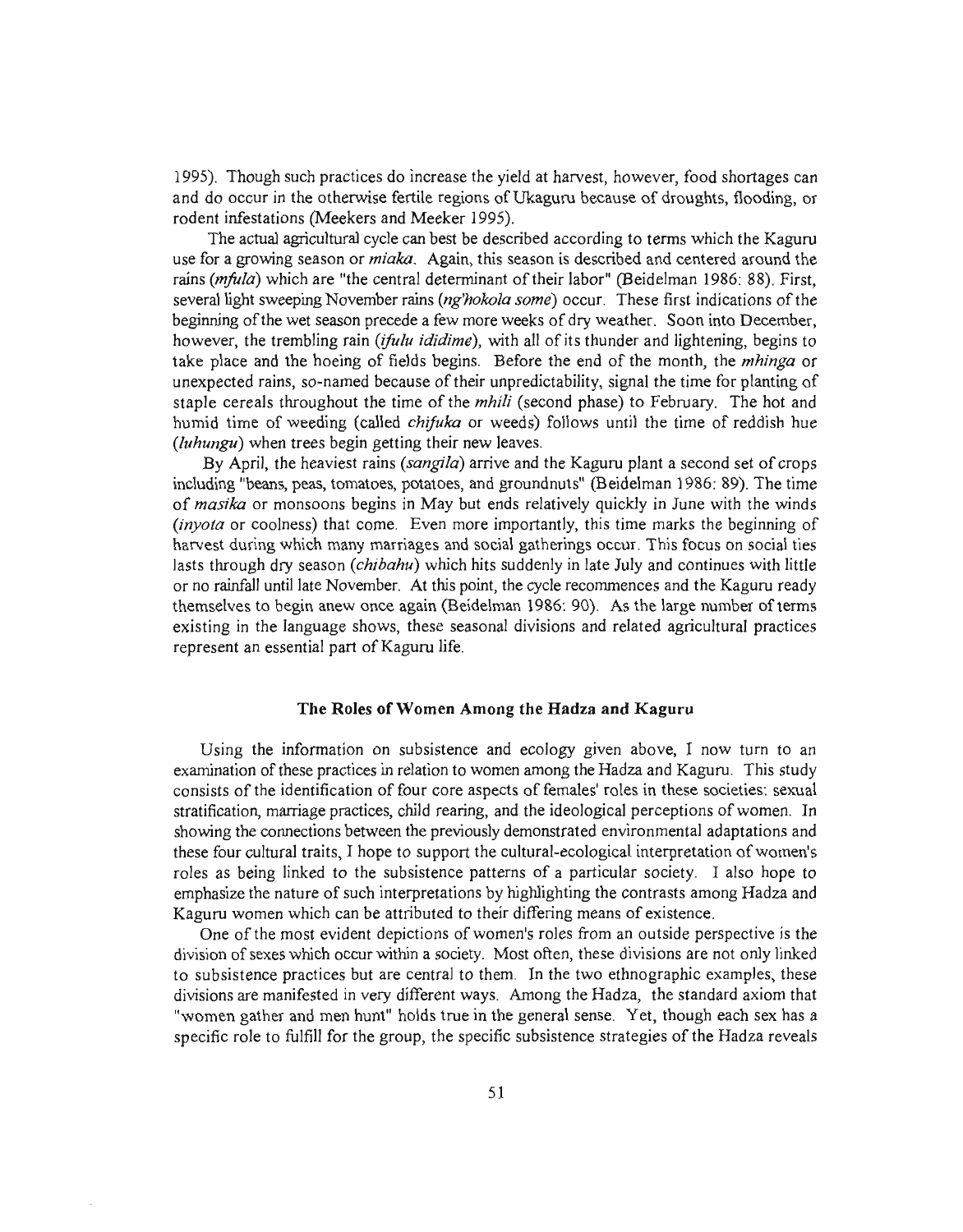subtle variations on this theme. For example, the previous study also demonstrates that each individual (regardless of sex) can and does satisfies his/her own hunger first and foremost. This fact seems to stem from the abundance and constancy of resources in the environment which allows each person to rely less upon others for sustenance than in many societies. As a result, both men and women gain a certain amount ofindependence in respect to each other. Indeed, Woodburn (1972) points out that many Hadza can and do live on their own for quite some time. Of course, he notes that this holds less true of women because they lack the weapons of defense against both non-human and human attackers in the forest. This distinction stems from the fact that hunting and the associated tools are considered linked to males.

Another example of sexual division among the Hadza occurs at the time of large aggregations in the camp during which males gather to talk and gamble. Even this can be linked to the subsistence of the Hadza, however, in that such games are used to distribute weapons and tools made from rarely available materials which the general population would not otherwise have the opportunity to use (Barnard and Woodburn 1988). The division would seem to relate to the fact that such goods are only accessible by the men. Nevertheless, Blurton Jones, Hawkes, and Draper (1994) cite several references, based on the observation ofsuch divisions, to a supposed "sexism" that is pervasive in Hadza society. There does seem some question, however, as to whether this value judgment can be applied to the actual attitudes of the Hadza simply because of these divisions. Actually, in looking at the subsistence patterns given above, the overall equality of the two sexes, especially in comparison to societies with less easily accessible and low maintenance sources of food, seems central to Hadza society. As Kessler (1976: 39) points out in her anthropological survey of women (based largely upon Woodburn's descriptions), "the lack of stress involved in subsistence is extended to other subsystems ofthe culture, and therefore a generally relaxed and tolerant relationship between the sexes prevails."

In looking at Kaguru views on the sexes, it would seem that the Kaguru place a much greater emphasis on the differences between men and women. Indeed, a later overview of their ideologies concerning the two will emphasize this point. However, in actual practice, their social divisions are not always so distinct. For example, it was already noted that, within the agricultural production ofthe Kaguru, men and women generally perform the same tasks despite the fact that some may be considered "men's work". In fact, very few actions are considered absolutely off limits to women except herding, roofthatching, and several ritual activities (Beidelman 1980). Undoubtedly, this willingness to let the sexes share similar responsibilities derives from the fact that the Kaguru horticultural production requires so much labor that one cannot afford to exclude any potential worker (see Boserup 1970 for further discussion of sex roles and their relation to agriculture). Nevertheless, practices such as the land tenure system, which keeps women from owning large tracts of land, serve to heighten other aspects of sexual stratification (Meeker and Meekers 1995).

Marriage practices also reflect much ofwhat women mean to a society. Here too, one can see important links between the ecology of the Hadza and Kaguru and the patterns of marriage which their societies follow. With the amount of work required within the Kaguru subsistence techniques, especially since the influx of cash cropping, labor is at a premium. In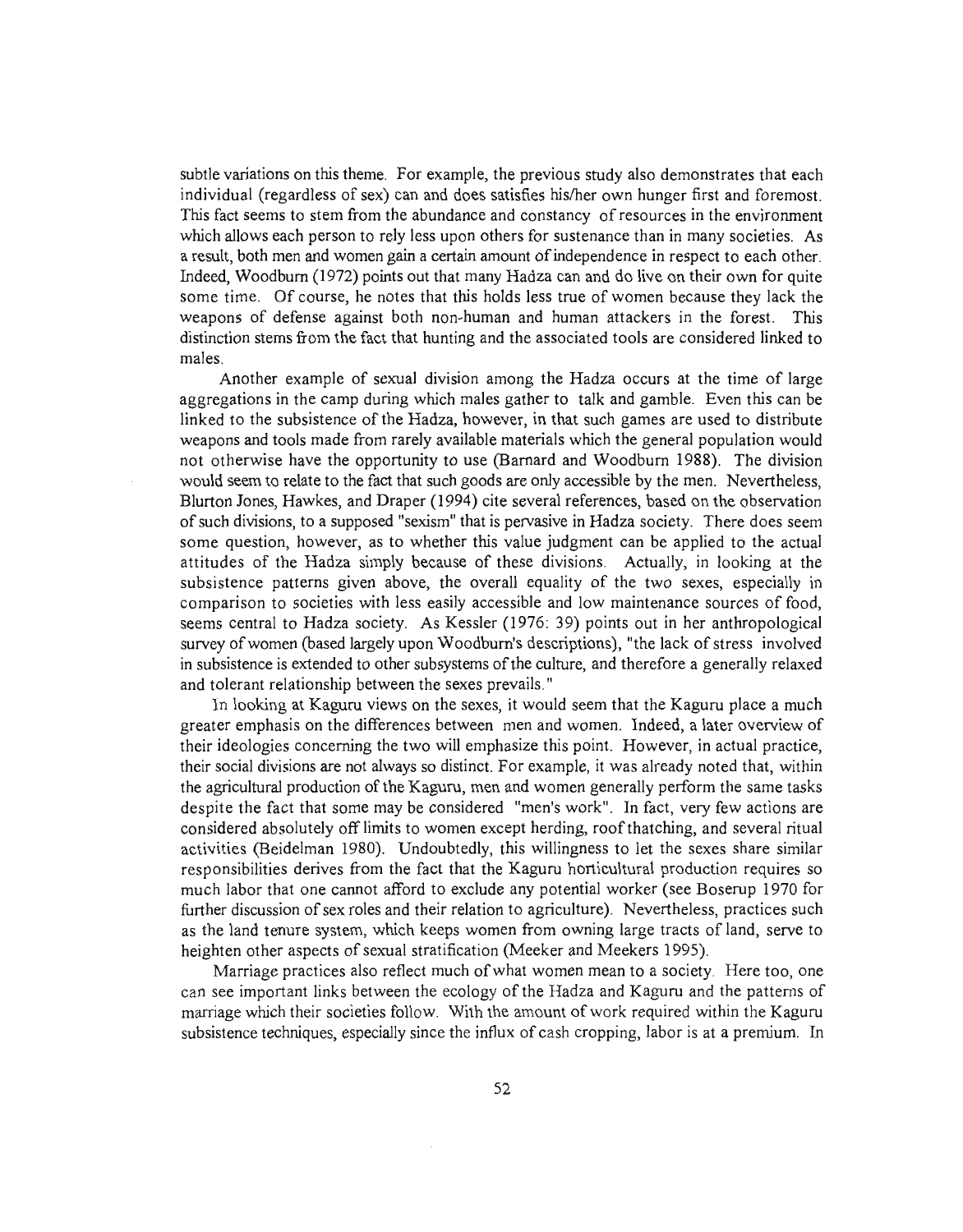fact, the wealth and relative success of a man can depend upon the availability of wives and children to work. Because ofthis fact, polygyny is, not surprisingly, a common practice. In their study on the subject, Meekers and Franklin (1995: 317) note that, though "economically advantageous" for men, such arrangements actually take away resources from women since the matrilineal society of the Kaguru does not encourage sharing among co-wives. Yet, because Kaguru women must look to their husbands as providers (despite the fact that the majority of work will rest upon their shoulders), they are forced to marry much earlier than men while their fertility is still a desirable "commodity" (Beidelman 1986). Moreover, though many women use the threat of divorce as a lobbying factor, it occurs infrequently because there are few other opportunities for them and because their families are under strong obligations created by bride wealth payment (Meekers and Franklin 1995). In the end, working with the resources available becomes the only viable option. Though other factors may exert an influence in the maniage process, subsistence labor plays a large, usually central, role..

Among the Hadza, we find a very different outcome related to marriage. Woodburn (1968b) notes that, though ceremony is considered important, only the public recognition of cohabitation is truly needed to signify a union between a man and woman. The relative independence in the acquisition offood by Hadza men and women has already been described. As a result ofthis "subsistence egalitarianism", both men and women feel much freer and risk less in opting for changes in partners, a fact evidenced in the relatively high "divorce" rate of 49 per 1000 years ofmaniage (Woodburn 1968b: 107). This is not to say that marriage does not constitute obligations within Hadza society. There exists an expectation for men to fulfill a rather long if not continuous set of obligations to their mothers-in-law (Kessler 1976). The mobile nature of the Hadza hunter-gatherer system, however, requires that residence patterns show a great deal of flexibility, so these requirements cannot be too binding. The central factor is that a man must continuously make a choice to stay with his wife. If he leaves for any extended period of time, '''his house has died'...and he has no further rights over her and her children" (Woodburn 1972: 205). Obviously, the fact of social and economic mobility of the Hadza has given women an active and influential role in regard to marriage.

Another subject consistently linked to women's roles and place within a society is child care. Like the other aspects of women's lives, the types of strategies for child care and the associated attitudes of mothers and children seem rooted in the ways people attain food and other resources. Among the Hadza, we find children who begin foraging in the forest from a very early age, many times independently. This development can be linked both to the relatively large amounts offood and water available as well as the fact that Hadza country is open and easily navigable (Blurton Jones et aI. 1994). Because the children stand little chance of getting lost, their mothers do not worry ifthey go for a short time into the surrounding area to forage and even encourage them to do so (in contrast to the !Kung and other groups; see Blurton Jones et al. 1994).

This involvement of children in the Hadza subsistence strategy affects the mother-child relationship significantly. Above all, Hadza women apparently have more children than women in some societies because the cost of bearing and raising children is effectively lowered by these practices (Blurton Jones, et al. 1994). However, Blurton Jones, Hawkes,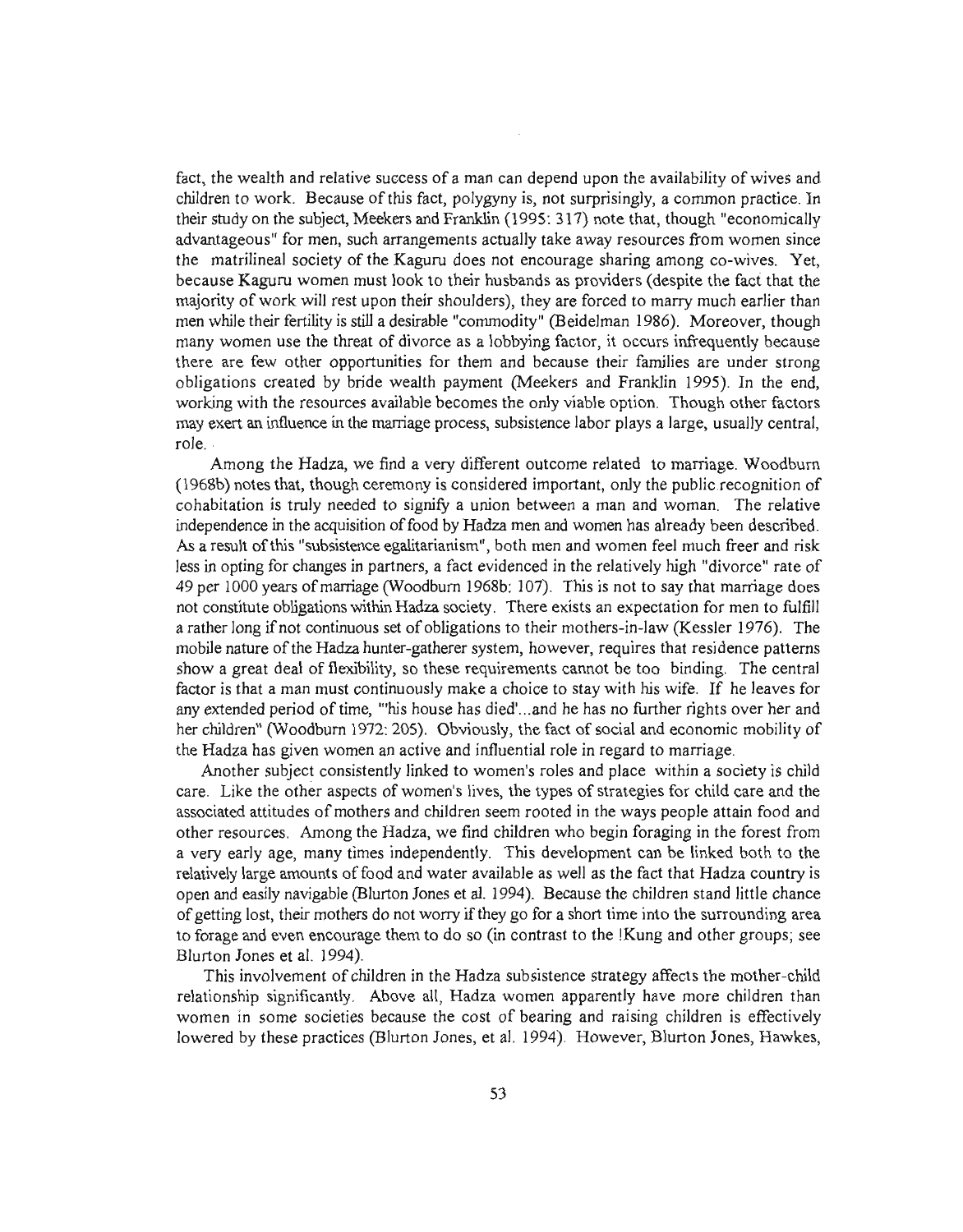and Draper (1994) point out that according to the dependent: producer argument, this also means that, though less attention must be given to an individual child, Hadza women must work harder to support the overall larger number of children. This fact explains why Hadza child care also obliges women to take the children to more distant patches ofland for berries and other plant foods. In such areas, the work of the children is maximized, increasing the return for the group despite a personal loss for the mother (Hawkes, et al. 1995).

I have already demonstrated how the child care ofwomen in Kaguru society is affected by subsistence. Women must nurture their children on the limited resources which they and their co-wives share, so most women jealously guard what they and their children receive. Agriculture requires more labor, and while more wives might mean more land and profit for the family, new wives and new children also represent threats to a woman's own offspring since "each co-wife is ultimately responsible for providing for her own children" (Meekers and Franklin 1995: 320). Thus, the subsistence system negatively affects Kaguru women in relation to their children by forcing them to provide but not allowing the access to resources to do so. *Also,* the relatively unstable production of the Kaguru makes reliance on kin a necessity (Beidelman 1986: 15). Therefore, the husband's need to keep ties secure within the matrilineal descent system of the Kaguru means that he will often devote more concern to his sister's children than those of his wife. Though most women would have a brother doing the same for them, Meekers and Franklin (1995) note that these women nevertheless feel resentful about their husband's lack of concern towards his own children. Therefore, many Kaguru women feel that they possess a great burden in child care and focus daily on the needs oftheir children.

In looking at the status ofwomen, it is also necessary to examine the attitudes towards women which exist among these groups. Whether within social practices, statements made by the members of the group, or common myths among the peoples, one can find a variety ofideologies in regards to women and their roles in society. The most interesting revelation from such an examination of these views seems to be how far removed a group's perception of women's contributions can be from the roles these women actually play. For example, if the statement "Kaguru men need women more than women need men" is true based upon the labor requirements of their agriculture (Beidelman 1980: 150), then the ideological constructs ofthis society, which emphasize the lesser and polluting nature ofwomen in relation to men, seem to be total inversions of their subsistence practices. Nevertheless, social views are arguably as much a part of the daily life of women among the Hadza and Kaguru as the more concrete manifestations which have been examined. Moreover, just as the other aspects of women's lives, such perceptions do show some important links to subsistence and ecological factors.

Interestingly enough, the symbols of the sexual divisions in Kaguru society are subsistence tools which serve little actual use in production among the Kaguru-the bow ofthe male and the oil jar of the woman (Beidelman 1980). This fact again seems to emphasize the gulf between subsistence ideology and subsistence reality among the Kaguru. Beidelman (1986), however, examines several myths relating to men and women which indicate a polarization between the sexes, one being rational and strong the other uncontrollable yet weak. He links this dichotimization to the small, and therefore extremely important, material culture ofthe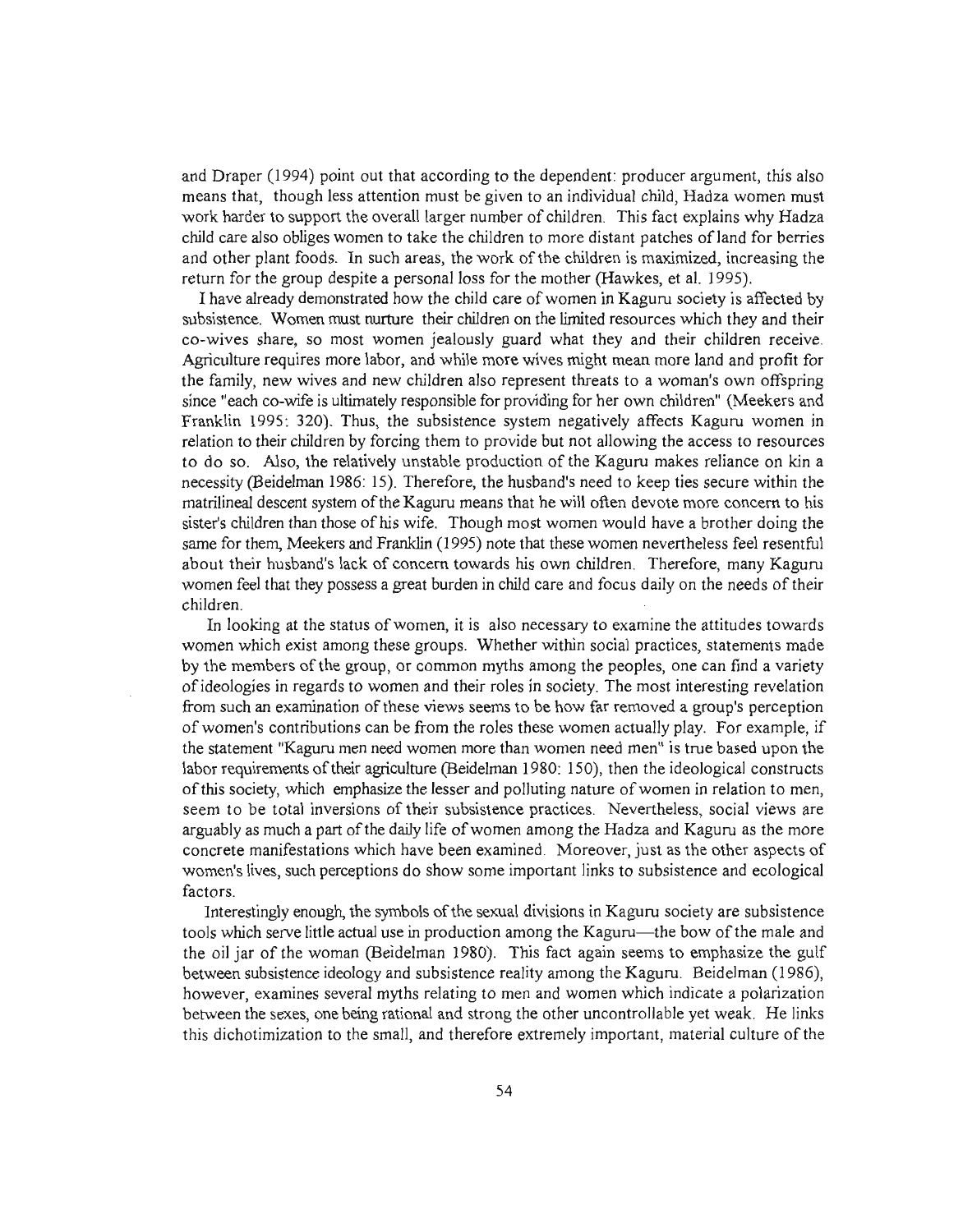Kaguru, as well as to the alternating cycle of dry and wet seasons which have been shown to have such a focal place within the agricultural Kaguru life (Beideleman 1986: 210-211). Moreover, he demonstrates that the routine nature of daily cooking and cleaning which has become a part ofKaguru women's lives in addition to agricultural duties actually serves to reinforce the divisions in the society by providing a sharp contrast to the seasonally based work of men (Beidelman 1980). Though these perceptions of the Kaguru female nature often seem rather ephemeral in relation to actual practice (see the example of ignoring social divisions so as to increase the labor pool), it appears that the ideological conceptions of women's roles among the Kaguru do have their roots in more concrete subsistence practices and environmental variables. Indeed, because the Kaguru agriculture requires the daily combined efforts of both sexes, such ideological divisions may substitute for the physical division available to groups like the Hadza with their hunter-gatherer systems.

Among the Hadza, the views of women and their roles in society are similarly affected by cultural perceptions of subsistence. For example, though the bulk of their diet consists of plant materials, the Hadza refer to themselves as hunters, a common trait among many huntergatherer groups. In fact, meat is considered the central part oftheir existence, one which they cannot imagine lacking (Woodburn 1968a). Hawkes (1991) suggests that this fact stems from the high visibility of hunting and the accompanying return to the camp with a large kill. This leads to a need to "show-off' absent from gathering. Because the acquisition of meat by hunting is a function wholly attributed to males, the relative worth of work performed by women becomes ideologically less important. This theory also explains why Hadza men will consistently hunt large game despite the fact that such goals necessitate many days without success (Hawkes 1991). The distribution of meat often is used to highlight differences as well. Particular portions of the animals belong solely to initiated males in group rituals and women who go near the meat will be punished; "mass rape is even said to be a possibility" (Gibson 1988: 177). This fact stands out strongly in light of the otherwise egalitarian distribution of meat which the system otherwise encourages. Apparently, however, it reinforces the nature of Hadza subsistence as based upon the male dominated hunt. Obviously, this factor in Hadza life plays a very large part in fashioning the society's attitudes towards women.

### Conclusion

With the examples of these Tanzanian groups, we find two societies in which the methods ofsubsistence possess strong ties to the places women occupy and how other members ofthe society view them. Among the Hadza, it seems that the hunter-gatherer adaptation of the society gives women a generally less restrictive role in many areas, especially in light of the abundance offood resources available to them. It also leaves room for separation among the sexes which, depending on one's outlook, can hold either negative or positive outcomes for women. Among the Kaguru, we see that their intensive agricultural practices have led to more controlled and structured placement for women in the society. Moreover, ideological and practical concerns affect these roles at different levels.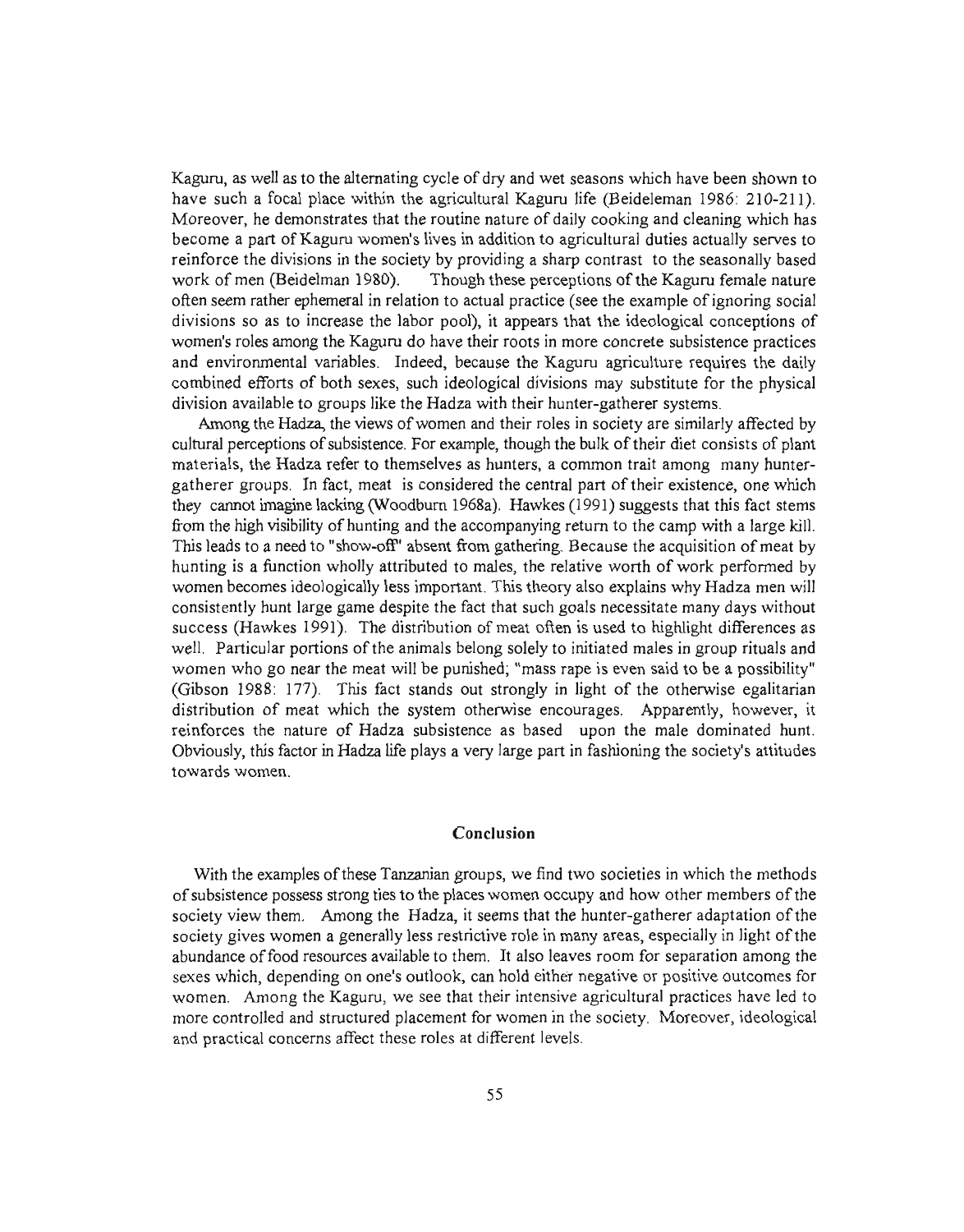Expanding these findings, it appears that subsistence does indeed influence much of what women do and mean within any given society. Of course, it is important to note that these examples are not intended and cannot be taken as predictive models of any kind. It had already been shown that the hunter-gather Hadza differ in many respects from the huntergather !Kung. Similarly, Kaguru agricultural practice is only one of many different agriculturalist forms of subsistence. Just as these generalized terms for subsistence strategies often mask important differences from group to group, then, so too would a generalization about the effects of any particular subsistence pattern from these limited examples hide the variations in women's roles in different societies. For this reason, I conclude by simply stating that this comparison of the Hadza and Kaguru provides examples of how different environments and subsistence practices can produce differing roles and attitudes for and towards women. Now that these links of subsistence to women's lives can be clearly seen, the next step would include a broader yet detailed analysis ofthese links. This examination would allow the discovery of possible generalizations as well as explanations of where and why variations develop. In the end, such studies may offer a clearer and more accurate understanding of women and their roles in society.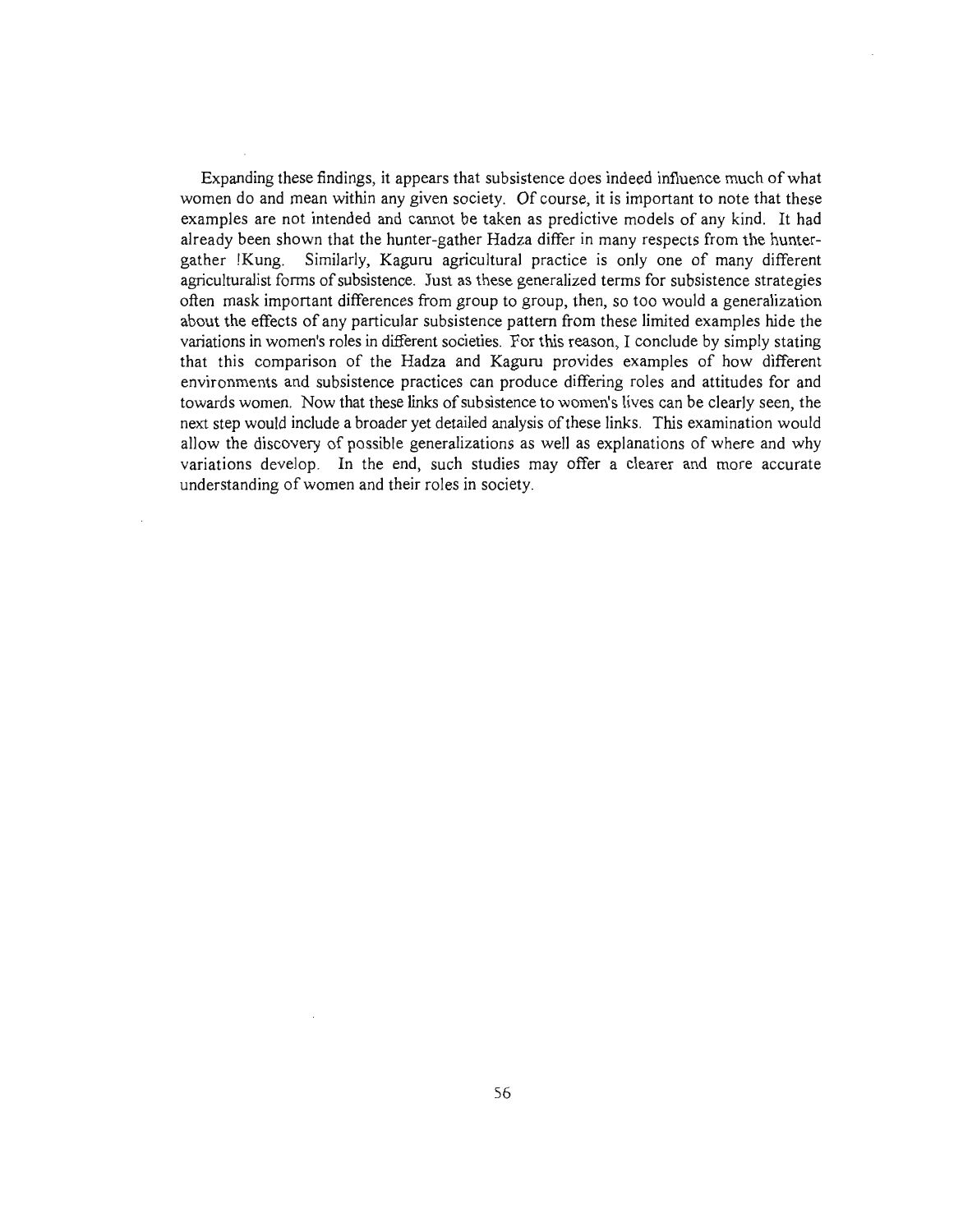## **References Cited**

Barnard, A. and 1. Woodburn

1988. Property, power and ideology in hunter-gathering societies: An introduction. In: Hunters and Gatherers Volume II pp. 4-31. T. Ingold, D. Riches, and 1. Woodburn (eds.), Oxford: Berg Publishers.

Beidelman, T.O.

- 1971. The Kaguru: A Matrilineal People of East Africa. New York: Holt, Rhinehart, and Winston, Inc.
- 1980. Women and Men in Two East African Societies. In:, Exploration in African systems of thought. 1. Karpa and C. Byrd (eds.). Bloomington: Indiana University Press.
- 1986 Moral imagination in Kaguru modes of thought, Bloomington: Indiana University Press.

Blurton Jones, N., K. Hawkes, and P. Draper

1992. Differences between Hadza and !Kung children's work: Original affiuence or practical reason? In: Key Issues in Hunter-Gatherer Research pp.189-215. E. Burch and L. Ellana (eds.). Oxford: Berg Publishers.

Boserup, E.

Woman's role in economic development. London: George Allen and Unwin. 1970

Campbell, B.

Human Ecology. New York: Aldine de Gruyter. 1995.

Gibson, T.

Meat sharing as a political ritual: Forms of transaction versus modes of subsistence. In: T. Ingold, D. Riches and J. Woodburn (eds.), Hunters and Gatherers: Volume II pp.165-179, Oxford: Berg Publishers. 1988

Hawkes, K

- 1991 Showing off: Test of an hypothesis about men's foraging goals. Ethology and Sociobiology, 12,29-54.
- Hawkes, K., J.F. O'Connell, and N. G. Blurton Jones
	- 1995 Hadza Children's Foraging: Juvenile Dependency, Social Arrangements, and Mobility among hunter-gatherers. Current Anthropology, 36, 688-700.

Kaare, B.

1994 The impact of modernization policies on the hunter-gatherer Hadzabe: The case of education and language policies of postindependence Tanzania. In: E. Burch and L. Ellan (eds.). Key Issues in Hunter-Gatherer Research pp. 315-331, Oxford: Berg Publishers.

Kessler, E.

1976 Women: An anthropological view. New York: Holt, Rinehart, and Winston.

Lee, R.

1968 What hunters do for a living, or, How to make out on scarce resources, in R. Lee and 1. Devore (eds.), Man the hunter pp. 30-48, Chicago: Aldine.